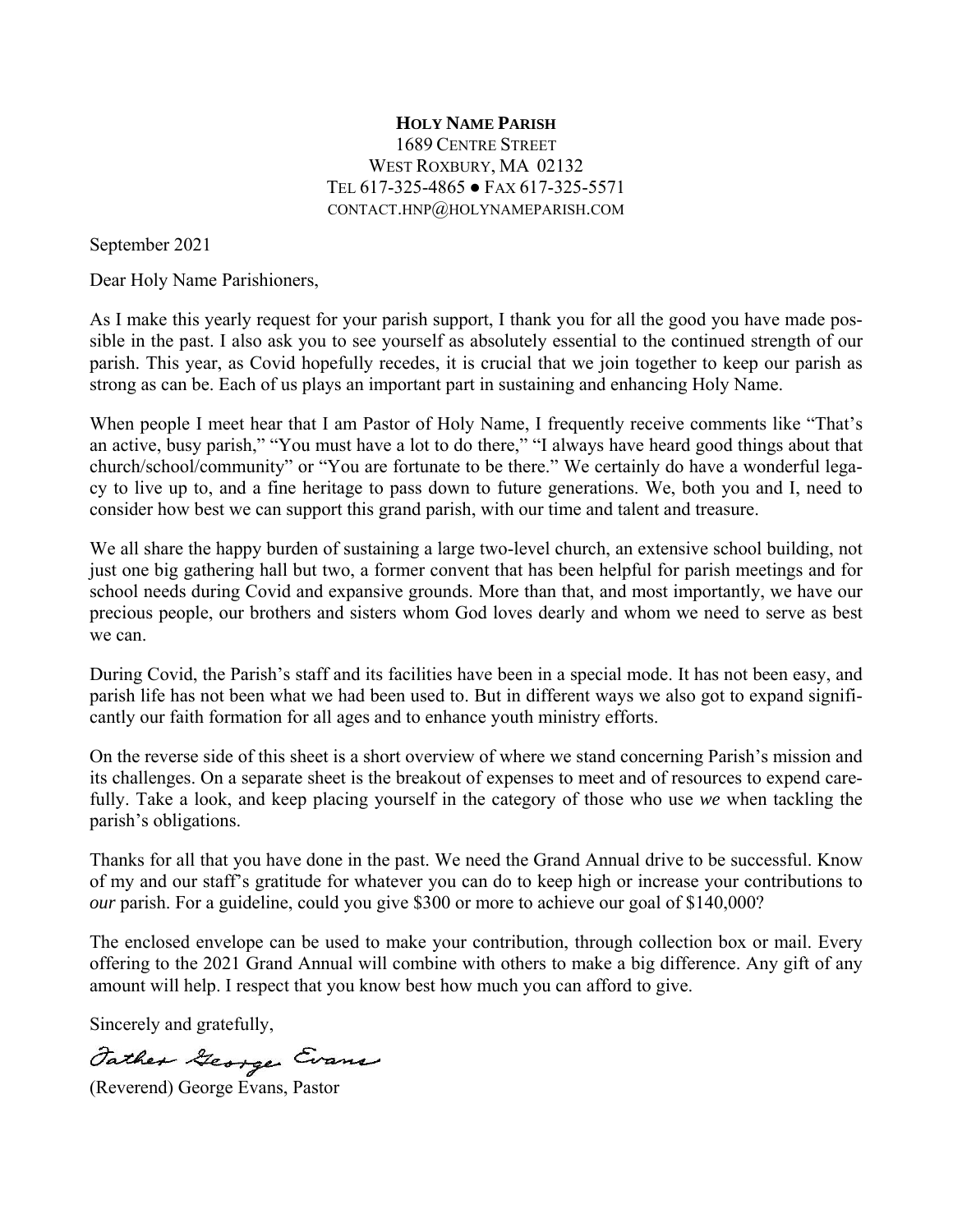#### **HOLY NAME PARISH ANNUAL REPORT SEPTEMBER 2021**

*"Always be ready to give an explanation to anyone who asks you for a reason for your hope." (1 Peter 3:15)* 

### **In the past year at Holy Name, we…**

- 1. Sustained our liturgical life as best we could during Covid, and resumed our regular Sunday Mass schedule. Covid brought post-burial memorial Masses and individualized Baptisms. Weddings greatly decreased. Daily Masses were limited. A new confession time, Mondays, 4:00-5:00pm, has proved popular enough to continue now that Saturday at 3:15-3:45pm has been added. Varied daily Lenten online events and bulletin columns kept us engaged.
- 2. Bid farewell to Tom Manguem, Music Director; Father Baldemar Garza, Parochial Vicar; and Kathleen Caulfield, HNPS Principal, with gratitude for their dedication in leadership.
- 3. Welcomed Daniel Chisholm as HNPS Principal and Father Denis as Parochial Vicar.
- 4. Benefitted from service of our clergy: 2 assigned priests, Father Flatley as our dedicated senior priest, Father McNulty as an ably assisting resident, Father Pratt as a brother priest in residence, and Deacon Tim as an active minister on a generous voluntary basis. Four joyful and able seminarians combined helping with learning, as they enriched parish/rectory life.
- 5. Thrived with the help of Maureen Connell and Jim Flanagan, Pastoral Ministers, Joan Conlin and Janice Kerwin, Administration, and Mary Cuddy, Business Manager, who adapted their tasks/hours generously, as did our teams of dedicated staffs of both parish and school.
- 6. Saw the interruptions of many ministries, organizations' activities and youth formation sessions, but welcomed Zoom and videotaping as new ways of gathering and reaching out.
- 7. Witnessed the building of new houses on the site of the former Early Childhood Center, as proceeds of the sale were placed into savings. These funds make the day-to-day operations more possible and allow for improvements to our properties for enhanced parish ministry.
- 8. Gained an increase in the number of students in our school, to a current enrollment of 310.
- 9. Gathered a Young Adult Ministry that has sponsored programs for those in 20s and 30s.
- 10. Introduced once-monthly sessions for Grades 7/8, both in-person and remotely, that attracted a larger number of students and older-teen peer leaders, and a mix of required and elective sessions for Confirmation candidates; and adopted a new elementary-Rel Ed series with a great Bible.
- 11. Began monthly service projects to assist the needy in a different way each month.
- 12. Increased summer social events for our older school-age students and also a creative Vacation Bible School for attendees of various levels, all with support of teens as assistants.
- 13. Welcomed new lectors of various ages for service at weekend and weekday Masses.

**In the year ahead, we hope** to revive our Youth Service Projects to the needy, far and near; as well as, re-introduce social events, our previously planned Servapalooza, Family Masses, council and commission meetings, our Disciples in Mission goal-setting project…and MORE!

### *Please see the corresponding financial report. Let's keep our parish strong.*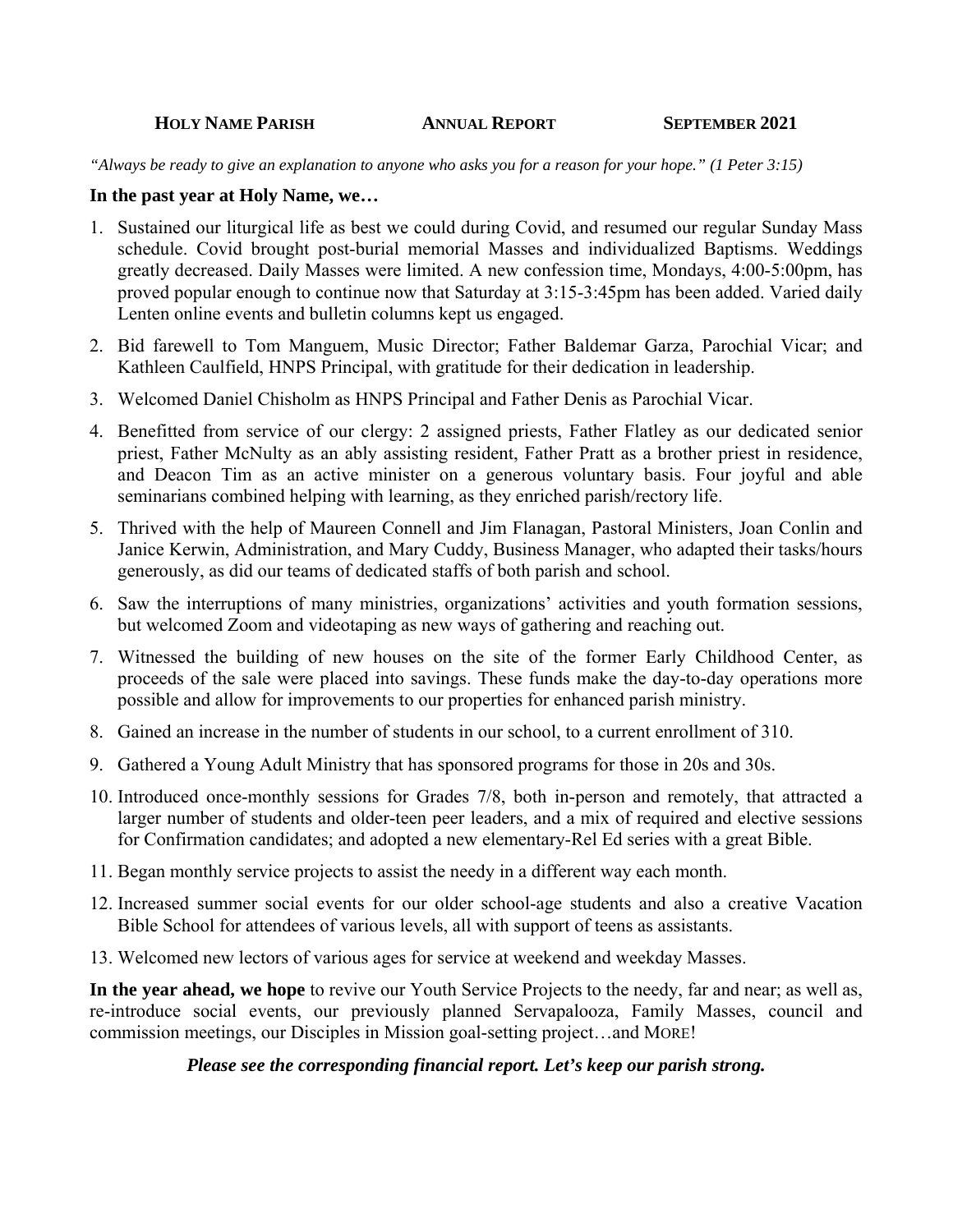# **Holy Name Parish West Roxbury-Roslindale, MA Financial Summary**

| <b>For Fiscal Year Ending:</b>                   | June 30, 2021<br><b>Actual</b> |     | June 30, 2021<br><b>Budget</b> |     | June 30, 2022<br><b>Budget</b> |     |
|--------------------------------------------------|--------------------------------|-----|--------------------------------|-----|--------------------------------|-----|
| <b>Revenues</b>                                  |                                |     |                                |     |                                |     |
| <b>Offertory Weekly</b>                          | $$553,184$ (1)                 |     | \$525,000                      | (1) | \$535,000                      | (1) |
| Offertory Monthly (Utility & Energy)             | \$22,463                       |     | \$37,000                       |     | \$20,500                       |     |
| <b>Grand Annual</b>                              | \$138,787                      |     | \$130,000                      |     | \$140,000                      |     |
| Sacramental Offerings                            | \$59,145                       |     | \$52,000                       |     | \$45,800                       |     |
| Gifts & Contributions                            | \$160,830                      |     | \$38,000                       |     | \$27,000                       |     |
| Religious Education                              | \$16,905                       |     | \$15,000                       |     | \$15,000                       |     |
| Other Parish Income                              | \$273,427                      | (2) | \$85,050(2)                    |     | \$135,500                      | (2) |
| Filipino Apostolate & Other Parish Organizations | \$46,643                       |     | \$63,000                       |     | \$43,000                       |     |
| <b>Total Revenues</b>                            | \$1,271,384                    |     | \$945,050                      |     | \$961,800                      |     |
| <b>Expenses</b>                                  |                                |     |                                |     |                                |     |
| <b>Staff Salaries &amp; Benefits</b>             | \$463,179                      |     | \$565,408                      |     | \$574,500                      |     |
| Clergy Salaries, Benefits & Coverage             | \$128,715                      |     | \$132,071                      |     | \$138,777                      |     |
| Office & Administrative                          | \$40,362                       |     | \$42,750                       |     | \$48,792                       |     |
| Heating, Utilities & Insurances                  | \$119,777                      |     | \$122,700                      |     | \$132,500                      |     |
| Maintenance & Facility                           | \$135,045                      |     | \$165,800                      |     | \$162,600                      |     |
| Pastoral & Liturgical                            | \$18,358                       |     | \$73,400                       |     | \$74,300                       |     |
| <b>Central Ministry Tithe</b>                    | \$41,789                       |     | \$41,789                       |     | \$34,908                       |     |
| Filipino Apostolate & Other Parish Organizations | \$51,262                       |     | \$87,000                       |     | \$55,000                       |     |
| <b>Total Expenses</b>                            | \$998,488                      |     | \$1,230,918                    |     | \$1,221,377                    |     |
| <b>Operating Summary</b>                         |                                |     |                                |     |                                |     |
| <b>Total Revenues</b>                            | \$1,271,384                    |     | \$945,050                      |     | \$961,800                      |     |
| <b>Total Expenses</b>                            | 998,488                        |     | 1,230,918                      |     | 1,221,377                      |     |
| <b>Net Operating Income/(Loss)</b>               | \$272,896                      |     | $(\$285,868)$                  |     | $(\$259,577)$                  |     |
| <b>Non-Operating Summary</b>                     |                                |     |                                |     |                                |     |
| Capital Campaign Contributions                   | \$2,222                        |     | \$0                            |     | \$0                            |     |
| Capital Improvements                             | 5,291                          |     | 20,000                         |     | 125,000                        |     |
| <b>SBA PPP Loan Forgiveness</b>                  | 104,750                        |     |                                |     | $\overline{0}$                 |     |
| 12 Church Street Sale                            | 1,304,477                      | (3) |                                |     | 61,500                         |     |
| 12 Church Street Expenses for Sale               | 12,887                         |     | 12,890                         |     |                                |     |
| Net Income/(Loss)                                | \$1,666,167                    |     | $(\$318,758)$                  |     | $(\$323,077)$                  |     |

#### **Notes:**

- (1) Mass took place under Covid-19 protocol for 11 months of the fiscal year. Offertory is 6.8 percent less than FYE 6-30-2020, but exceeded budgeted amount of \$525,000. Parishioners have continued to support the parish by mailing in donations and signing up for We Share electronic donations. Attendance at masses has increased as Covid restrictions lifted in June. We are grateful for your support of Holy Name Parish.
- (2) Other income includes rental donations, interest and divdends on savings accounts, and market gain/losses on the Common Investment Fund.
- (3) The Parish sold the Early Childhood Center (12 Church St) for \$1,625,000. After commissions, selling expenses and fees to the Archdiocese, the parish received \$1,304,477. We are required to keep 50% of this invested in the Archdiocese Common Investment Fundfor 5 years for future use by the parish. Dividends will be earned on this investment to assistant the parish in it's operating deficit.

| Cash balances as of June 30, 2021                                   |             |
|---------------------------------------------------------------------|-------------|
| <b>Parish Operating Account:</b>                                    | \$113,623   |
| <b>Parish Unrestricted Savings:</b>                                 | 1,322,820   |
| <b>Common Investment Fund - Restricted</b>                          | 739.632     |
| <b>Capital Campaign Savings:</b>                                    | 52.361      |
|                                                                     | \$2,228,436 |
| Second Collections - sent to Archdiocese of Boston for distribution | \$45,590    |
| (Includes Catholic Relief Services, Christmas/Easter Clergy Benef   |             |
| Trust, Missions, Religious Retirement, etc.)                        |             |
| <b>Archdiocesan Catholic Appeal pledged</b>                         | \$64,155    |

*This pastoral report contains unaudited financial information for Parish Finance Council purposes only.*